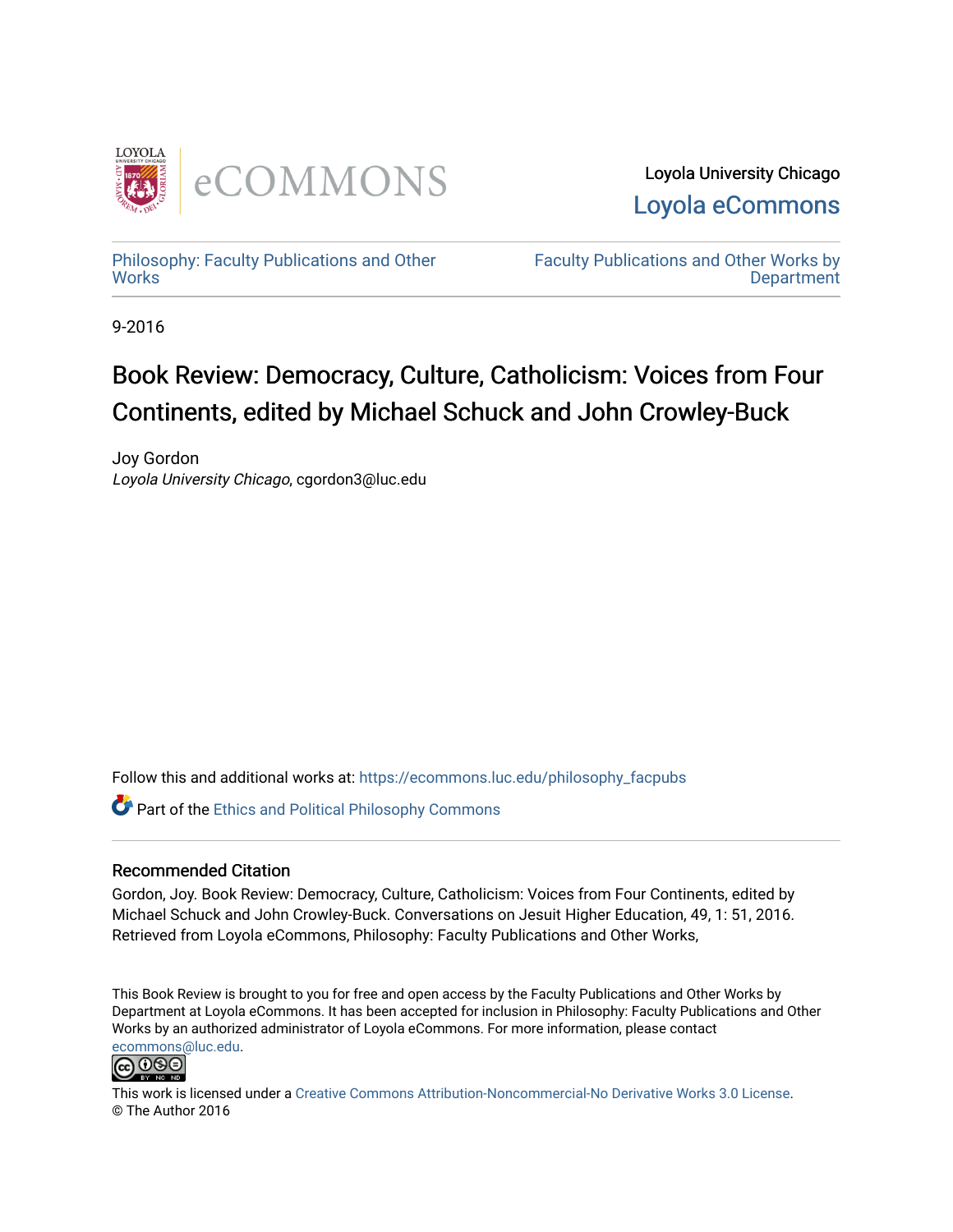### **[Conversations on Jesuit Higher Education](http://epublications.marquette.edu/conversations?utm_source=epublications.marquette.edu%2Fconversations%2Fvol49%2Fiss1%2F56&utm_medium=PDF&utm_campaign=PDFCoverPages)**

Volume 49 *[Jesuit Higher Education in a Global](http://epublications.marquette.edu/conversations/vol49?utm_source=epublications.marquette.edu%2Fconversations%2Fvol49%2Fiss1%2F56&utm_medium=PDF&utm_campaign=PDFCoverPages) [Context](http://epublications.marquette.edu/conversations/vol49?utm_source=epublications.marquette.edu%2Fconversations%2Fvol49%2Fiss1%2F56&utm_medium=PDF&utm_campaign=PDFCoverPages)*

[Article 56](http://epublications.marquette.edu/conversations/vol49/iss1/56?utm_source=epublications.marquette.edu%2Fconversations%2Fvol49%2Fiss1%2F56&utm_medium=PDF&utm_campaign=PDFCoverPages)

September 2016

# Book Review: Democracy, Culture, Catholicism: Voices from Four Continents, edited by Michael Schuck and John Crowley-Buck

Joy Gordon

Follow this and additional works at: [http://epublications.marquette.edu/conversations](http://epublications.marquette.edu/conversations?utm_source=epublications.marquette.edu%2Fconversations%2Fvol49%2Fiss1%2F56&utm_medium=PDF&utm_campaign=PDFCoverPages)

#### Recommended Citation

Gordon, Joy (2016) "Book Review: Democracy, Culture, Catholicism: Voices from Four Continents, edited by Michael Schuck and John Crowley-Buck," *Conversations on Jesuit Higher Education*: Vol. 49 , Article 56. Available at: [http://epublications.marquette.edu/conversations/vol49/iss1/56](http://epublications.marquette.edu/conversations/vol49/iss1/56?utm_source=epublications.marquette.edu%2Fconversations%2Fvol49%2Fiss1%2F56&utm_medium=PDF&utm_campaign=PDFCoverPages)